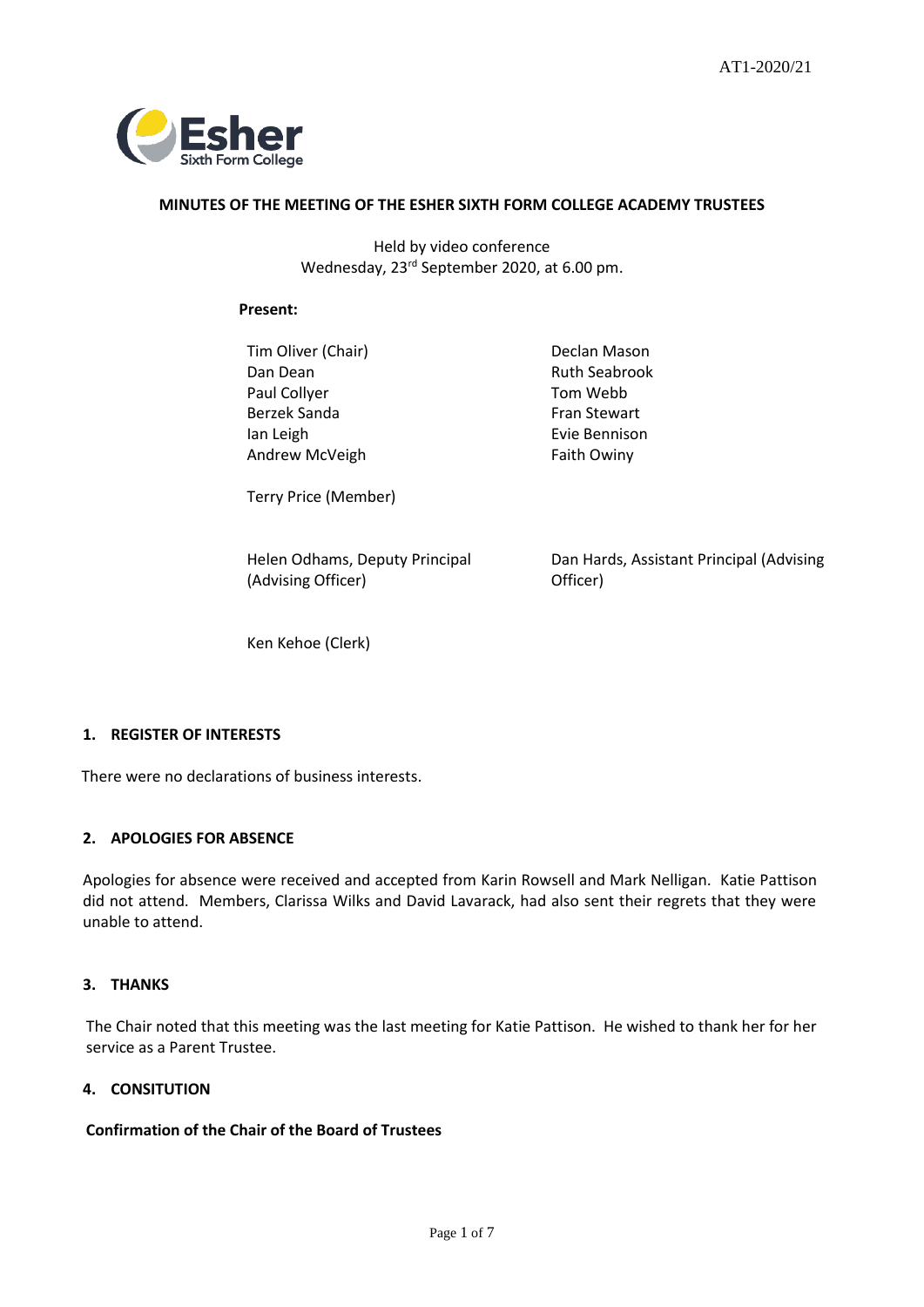The Vice Chair took the chair of the meeting. The Board unanimously voted to re-appoint Tim Oliver as Chair of the Board.

## **Confirmation of the Vice-Chair of the Board of Trustees**

The Chair re-assumed the chair of the meeting. The Board unanimously voted to re-appoint Paul Collyer as Vice-Chair.

## **Confirmation of Committee Membership and Chairs**

The Chair outlined some further changes to the proposals that had been circulated prior to the meeting. Mark Nelligan would replace Paul Collyer on the Quality and Standards Committee. Paul Collyer would join Strategy and Policy and Declan Mason would join Finance and Estates. The new Parent Trustee would take the place of Katie Pattison when she took up her post.

In discussion, the Trustees made the following points:

- Darrell Bates was Interim Chair of the Quality and Standards Committee. This should be clarified on the list of committees;
- The Clerk should review the Articles of Association and Standing Orders to determine whether there were any constraints on a co-opted Trustee chairing a sub-committee.

The Board approved the Committee membership and Chairs as set out by the Chair, subject to clarifying that Darrell Bates was interim Chair.

## **Action: The Clerk should review the Articles of Association and Standing Orders to determine whether there were any constraints on a co-opted Trustee chairing a sub-committee.**

#### **Committee Terms of Reference**

The Board approved the draft Terms of Reference for the Audit, Finance and Estates, Quality and Standards, Remuneration and Strategy and Policy committees.

The Board also considered the Terms of Reference for the Special Committee. It approved the Terms of Reference, subject to the addition of a table setting out the committee's role in different circumstances.

## **Action: Clerk to add a table setting out the committee's role in different circumstances to the Terms of Reference of the Special Committee.**

#### **Scheme of Delegation**

The Board approved the Scheme of Delegation, subject to removing College committees from the chart at the start. Those committees reported to the Principal, not directly to the Board.

#### **Standing Orders**

The Board considered the draft Standing Orders. The Chair noted that the Standing Orders had been amended to reflect the change to Academy status. In discussion, the Board considered whether meetings of the Board should be public as those of the Governing Body had been.

In conclusion, the Chair said that the Board was minded to keep its meetings open to the public. The Clerk should investigate the approach taken by other Academies and make recommendations about how information about meetings should be made available.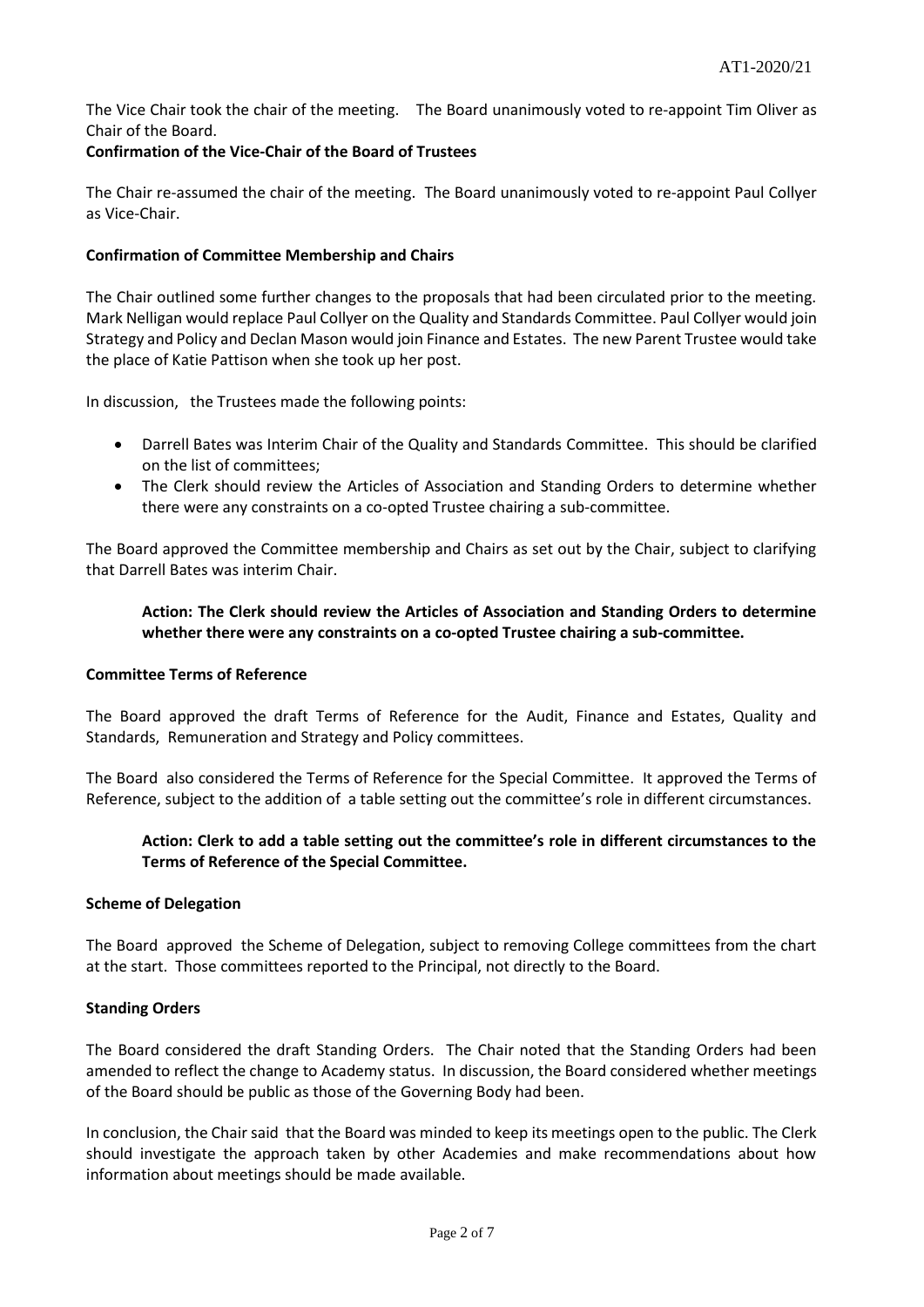**Action: Clerk to investigate the approach taken by other Academies to opening their Board meetings to the public and make recommendations about how information about meetings should be made available. The Clerk should amend the draft Standing Orders to reflect the discussion of the Board.**

#### **Paul Collyer**

The Board unanimously agreed to recommend to Members that Paul Collyer should be re-appointed as Trustee.

## **Action: The Clerk to prepare a Written resolution for Members of the Trust seeking their agreement to the re-appointment of Paul Collyer as Trustee.**

#### **5. MINUTES OF THE LAST MEETING**

The Board approved the minutes of the Board of Trustees meeting of 8<sup>th</sup> July 2020.

#### **6. MATTERS ARISING**

The Chair noted that there had been two matters arising. The Members had passed the Written Resolution appointing Mark Nelligan as Trustee. The Clerk was investigating options for broadening the recruitment of Trustees. In discussion, the Board felt that it would be helpful to have a list of Board Trustees and the dates of their terms of office.

#### **Action: The Clerk to circulate a list of Trustees with the dates of their Terms of Office.**

## **7. PRESENTATION ON EXAMINATION RESULTS**

The Deputy Principal introduced the report on the 2020 Examination results. She noted that comparisons with the results of previous years were difficult as the processes for determining grades were so different. The Deputy Principal explained the Government guidance that the College had used for determining centre assessed A level Grades. This process had fed into the calculated grades that the students had received first before the Government's change of policy. After the change, students had the higher of the centre assessed grades or the moderated grades.

The change of policy on A levels had also had an effect on the BTEC awards as Pearson had decided that the change of policy could disadvantage BTEC students. They had therefore reviewed their process and put more weight on the internally assessed grades. Grading for BTECs was different to that for A levels as students had already completed some of their qualification.

The Deputy Principal noted that the GCSE data, in the report included actual results from November 2019 as well as the centre assessed grades from the summer. The English results were good with 100% pass rate and 60% of students made progress in Maths, achieving a pass in functional maths skills or improving their GCSE grade.

The calculation and interpretation of Value Added would be difficult. The issue would be looked at by the Quality and Standards committee later this term. Some 14 students were re-taking A levels in October.

In discussion, the Trustees made the following points: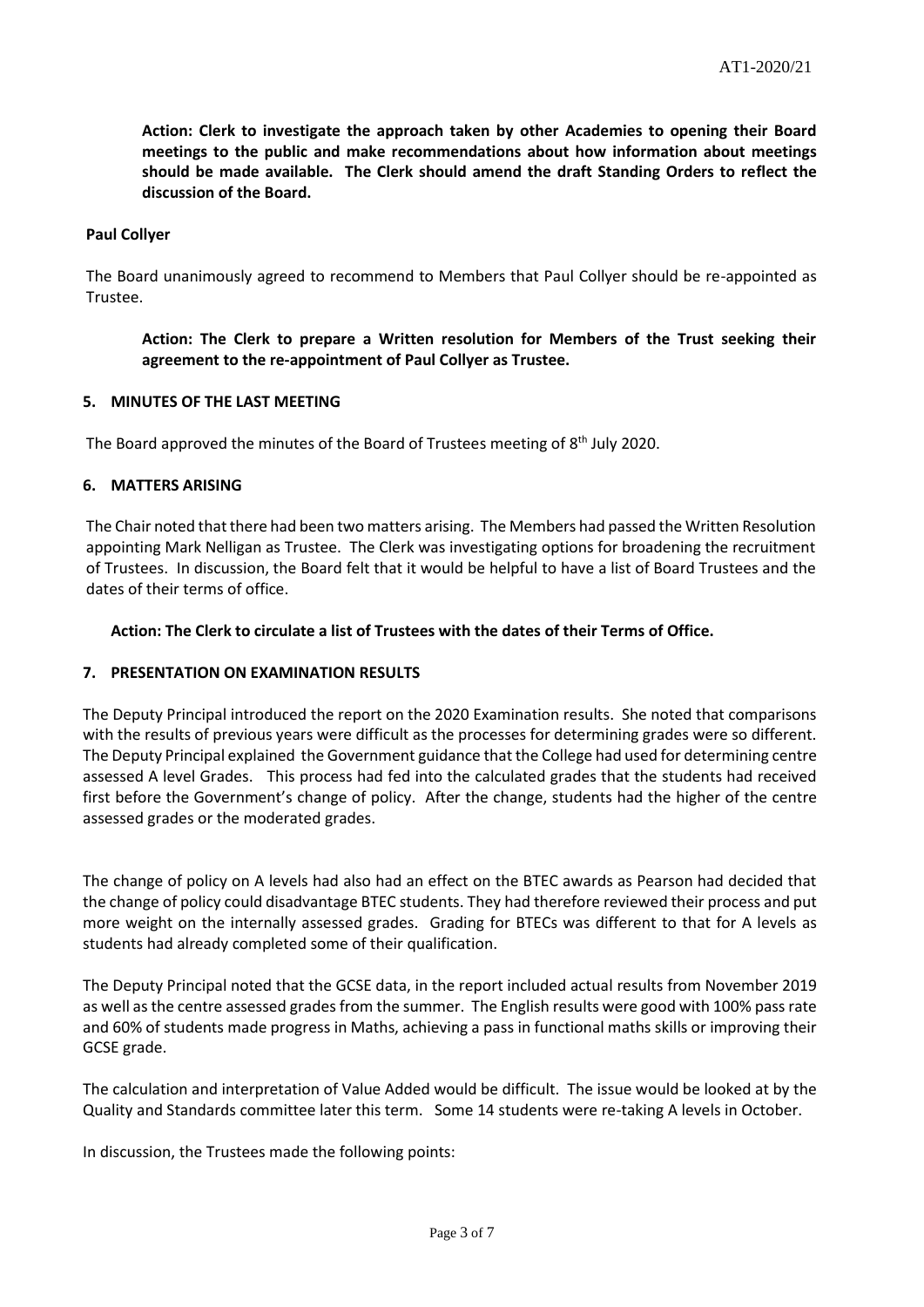- The Deputy Principal had provided an excellent overview of the results. The results looked good and the students had earned them.
- How can we use the results to assess whether we need to give particular departments support? The Deputy Principal noted that there was nothing in the results unexpected but the leadership were keeping in touch with those departments that had been identified as needing help last year. They were also looking at the quality control process. But the focus now was on helping 6.2 students after the lockdown given the prospect of exams next year.
- Given the difficulty of historical comparisons, can we benchmark against other Colleges? The Deputy Principal explained that this was also problematic. While all Colleges should have used the same Guidance, they would all have used different internal processes and data to arrive at the centre assessed grades. Comparisons between Colleges would, therefore, not be comparing like with like.

The Board thanked the Deputy Principal for her report and the staff's effort over the examination period.

## **8. PRINCIPALS'S REPORT**

The Principal began by noting that the difficulties of benchmarking examination results this year were illustrated by the fact that Sixth Form College Principals had not exchanged data this year. Moreover, it was clear that some schools had used a different approach to colleges.

In response to a question from a Trustee, the Principal noted that results clinics had been in place for students receiving their results. Counselling had also been available. 28 students had asked for a clerical check; 19 had appealed their centre assessed grades; there were 10 subject access requests and 2 complaints. While each individual case would be considered in the normal way, overall the Principal was confident in the judgements of the teachers.

The Assistant Principal (Dan Hards) noted that only 12% of students had deferred their entry into University down from 16% last year. The students had not been disadvantaged.

Turning to the re-opening of the College for the new Academic Year, the Principal explained that he had had to take account of three factors: the changing Government guidance; the student experience; and ensuring biosecurity. It was impossible to operate bubbles and the College's site was too compact to have all students in at once. He had decided, therefore, to take a blended approach, with some students in one week and then working remotely the next. At any one time about half the students were in and half out. The split had been done alphabetically.

The Principal noted that blended teaching is challenging but the College had done much preparation. Before the summer, they had undertaken pilots across all 3 Divisions and involving A level and BTEC courses. They had carried out 2 training sessions for all staff at the start of the year and the Divisional Directors had produced Frequently Asked Question guides. The guidance covers practical issues, Teaching and Learning, and assessment. They would be holding an Inset Day in 3 weeks to address any challenges that had come up in Teaching and Learning and assessment. The Principal said that the staff were doing a fantastic job. He noted that the approach that had been taken would be reviewed but, without second guessing the review and given recent developments in the COVID 19 crisis, there was little room for manoeuvre.

The Chair asked the Board if they supported the approach taken by the SLT to the re-opening of the College and would they be prepared to issue a statement of support. The Board agreed with the approach taken and, in principle, to issue a statement after the review.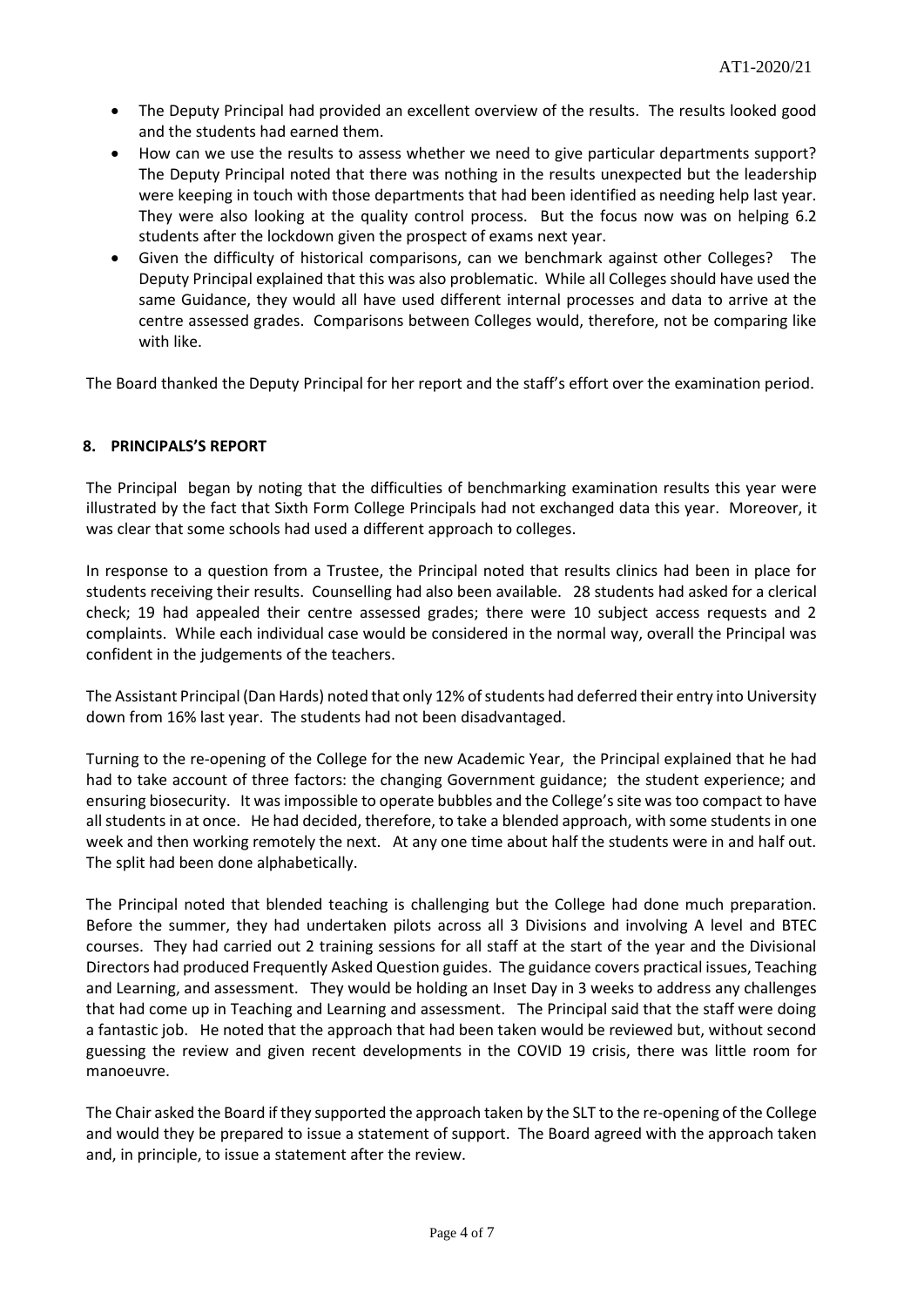In discussion, Trustees made the following points:

- It may be that a review would identify specific issues with the current system that could be addressed. It would be helpful to be informed of any such issues and how the SLT proposed to address them;
- Was there more that could be done to ease the burden on the SLT?
- There would need to be specific attention to the needs of SEN and EHCP students;
- How is student engagement with the blended approach? The Principal noted that, based on 2 weeks data, attendance data was stronger during the on site week but staff were keeping a close eye on the data and following up on attendance and looking at the data from Teams on the online week.

The Board noted the crucial role played by the IT Department in delivering the blended approach and thanked the IT Department and Dan Loughlin for their work.

Turning to Health and Safety, the Principal informed the Board that they had had 2 confirmed cases to date and that the College had taken Public Health England advice. In one case, 25 students and 2 staff had had to isolate. Overall there were 24 staff in self-isolation but, with the blended approach, they could continue to teach. The Assistant Principal noted that, in each of the first two weeks of term, there had been 10 students with COVID related absences.

Despite the challenging times, the Principal informed the Board that enrolment had gone well with 2034 students in total; there were 1025 in 6.1. Looking at next year, the Principal noted that there would be an Open Evening for applicants on 10 November. At this stage, they were looking for another 750 applicants which was in line with previous experience.

Turning to the building programme, the Principal informed the Board that the 3G pitch was complete, the new classrooms were due to be handed over by the contractor by 30 September and the cafeteria extension after half term. Work on the new Performance Block, however, had been postponed for a year.

The Deputy Principal introduced the Quality Improvement Plan. She noted that Targets 11, 12 and 13 would be carried forward and that there was still more to do. Regarding Target 14, they were piloting a new observation process and they would be reviewing the quality improvement process through the Quality and Standards committee. Target 15, learning to learn, had been a real success with the 10 hours study per subject per week. Finally, in terms of preparations for OFSTED (Target 20), it was unlikely that there would be any inspection before January 2021.

The Board noted the Principal's report.

#### **9. SAFEGUARDING AND CHILD PROTECTION POLICY**

The Assistant Principal and Designated Safeguarding Lead (Dan Hards) outlined the changes to the Keeping Children Safe in Education statutory guidance for 2020: there was a greater emphasis on contextualised safeguarding and supporting mental health. He informed the Board that all College policies, procedures and documentation had been updated to reflect KCSIE 2020. Turning to the Safeguarding Policy, the Assistant Principal noted that Tom Webb had been appointed as an additional Deputy Designated Safeguarding Lead. He also highlighted that all the processes for monitoring and reviewing Safeguarding were set out on Page 3, Page 4 added awareness of contextualised safeguarding as an objective, and bullying had been re-named as peer on peer abuse. He noted that there would be sessions for students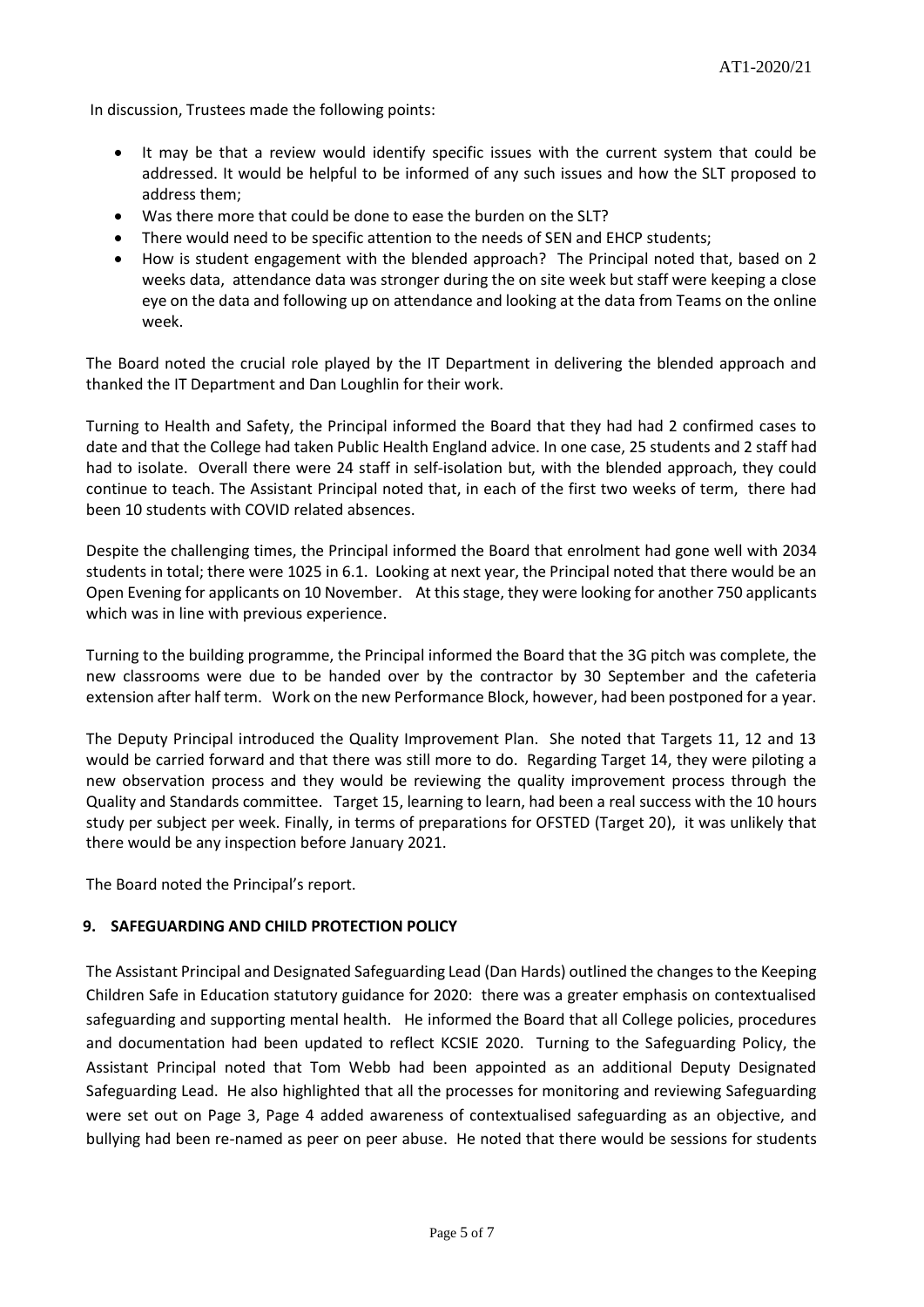on coercive control and safeguarding. Finally he noted that he proposed to change the requirement for recording of live lessons from " will be recorded" to "may be recorded".

The Board approved the Safeguarding Policy, including the change to make recording of live teaching sessions permitted rather than mandatory.

## 10. **TRUSTEE SELF ASSESSMENT**

The Board approved the Trustee Self-Assessment Report, subject to any detailed comments that Trustees may have.

**Action: The Clerk to investigate the possibility of having a virtual training morning to replace the event postponed from the summer term.**

#### **11. LINK GOVERNOR REPORTS**

Nothing to report**.**

#### **12. ANY OTHER BUSINESS**

Terry Price advised the committee that the first Annual General Meeting was scheduled for Wednesday 9 December at 5pm. All Trustees were welcome to attend.

#### **13. DATE OF NEXT MEETING**

The next meeting was scheduled for 6pm on 9 December 2020.

*The meeting closed at 7.50pm Attendance was 79%.*

Date………………………………………...